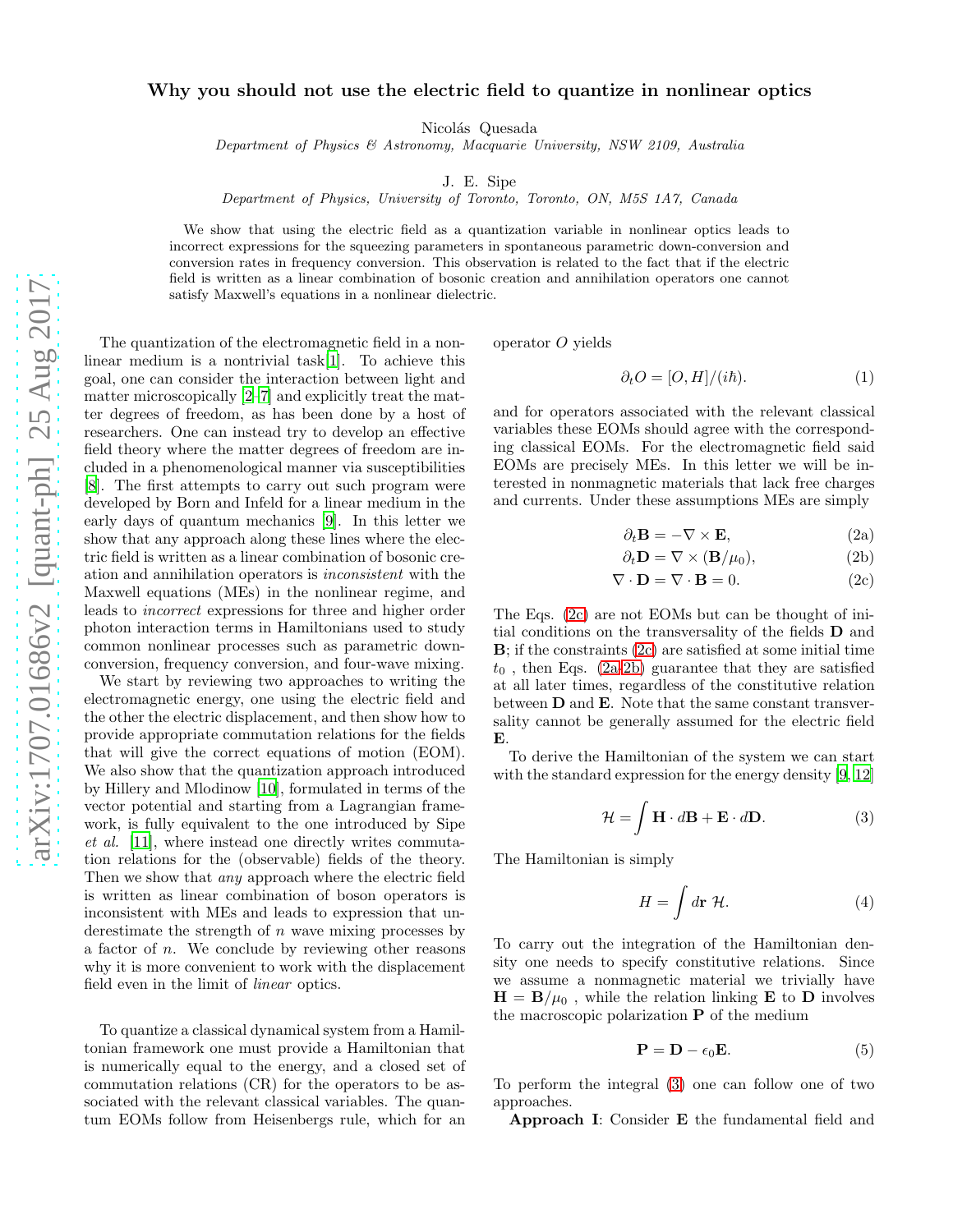write the polarization in a power series in **E** via electric susceptibilities

$$
\mathbf{E} \cdot d\mathbf{D} = \mathbf{E} \cdot \left(\frac{d\mathbf{D}(\mathbf{E})}{d\mathbf{E}}\right) \cdot d\mathbf{E},\tag{6a}
$$

$$
\mathbf{D}(\mathbf{E}) = \mathbf{P}(\mathbf{E}) + \epsilon_0 \mathbf{E},\tag{6b}
$$

$$
\mathbf{P}(\mathbf{E}) = \epsilon_0 \left( \chi^{(1)} \mathbf{E} + \chi^{(2)} \mathbf{E}^2 + \chi^{(3)} \mathbf{E}^3 + \ldots \right), \quad (6c)
$$

$$
\int d\mathcal{H} = \epsilon_0 \left( \frac{(1 + \chi^{(1)})}{2} \mathbf{E}^2 + \sum_{n \ge 2}^N \frac{n}{n+1} \chi^{(n)} \mathbf{E}^{n+1} \right) + \frac{\mathbf{B}^2}{2\mu_0}.
$$
\n(6d)

In the last equation and in the rest of this letter we use N to indicate the highest order nonzero susceptibility of the material. Here and below we keep implicit the usual tensor contraction of the susceptibilities with fields, the tensor  $\chi^{(n)}$  possessing  $n+1$  Cartesian components; for the energy argument to hold in this form the tensors are taken to be independent of frequency and thus to satisfy full permutation symmetry.

Approach II: Consider D the fundamental field and express the polarization in terms of D via the Γ tensors[\[11\]](#page-4-1)

$$
\mathbf{P}(\mathbf{D}) = \Gamma^{(1)}\mathbf{D} + \Gamma^{(2)}\mathbf{D}^2 + \Gamma^{(3)}\mathbf{D}^3 + \dots \tag{7}
$$

Equivalently one can express E directly in terms of D using inverse susceptibilities (see Chap. 1 of Drummond and Hillery [\[1\]](#page-3-0))

$$
\mathbf{E}(\mathbf{D}) = \sum_{n=1}^{N} \eta^{(n)} \mathbf{D}^{n}.
$$
 (8)

The relation between the  $\eta s$  and the  $\Gamma s$  is easily read from Eq. [\(5\)](#page-0-4),  $\epsilon_0 \eta^{(1)} = 1 - \Gamma^{(1)}$  and  $\epsilon_0 \eta^{(n)} = -\Gamma^{(n)}, n > 1$ . One can also relate the usual electric susceptibilities with the inverse susceptibilities; for the two lowest order ones we have [\[1\]](#page-3-0)

<span id="page-1-4"></span>
$$
\eta_{ij}^{(1)} = \epsilon_0^{-1}((1 + \chi^{(1)})^{-1})_{ij}
$$
\n(9a)

$$
\eta_{jnp}^{(2)} = -\epsilon_0 \eta_{jk}^{(1)} \chi_{klm}^{(2)} \eta_{ln}^{(1)} \eta_{mp}^{(1)}.
$$
 (9b)

Using Eq. [\(8\)](#page-1-0) one arrives at the following expression for the energy density

$$
\mathcal{H} = \frac{\mathbf{B}^2}{2\mu_0} + \sum_{n\geq 1}^{N} \frac{1}{n+1} \eta^{(n)} \mathbf{D}^{n+1}.
$$
 (10)

Note that for  $N > 1$  the prefactors in Eq. [\(6d\)](#page-1-1) and Eq. [\(10\)](#page-1-2),  $n/(n+1)$  and  $1/(n+1)$  respectively, are *different*. We will comment on this difference shortly.

To complete the quantization procedure we need to provide a set of CRs that together with Heisenberg's rule Eq. [\(1\)](#page-0-5) will give rise to MEs [\(2\)](#page-0-6). Such commutation relations are given by [\[11\]](#page-4-1)

<span id="page-1-3"></span>
$$
[D_k(\mathbf{r}), B_l(\mathbf{r}')] = i\hbar \epsilon_{klm} \frac{\partial}{\partial r_m} \delta(\mathbf{r} - \mathbf{r}'), \quad (11a)
$$

$$
[D_k(\mathbf{r}), D_l(\mathbf{r}')] = [B_k(\mathbf{r}), B_l(\mathbf{r}')] = 0 \tag{11b}
$$

<span id="page-1-1"></span>where the indices  $k, l, m$  denote Cartesian components,  $\epsilon_{klm}$  is the Levi-Civita symbol and  $\delta(\mathbf{r})$  is the Dirac distribution. It is interesting to note that these relations were originally written by Born and Infeld to quantize a linear field in 1934 [\[9](#page-3-4)]. Hillery and Mlodinow[\[1](#page-3-0), [10](#page-4-0)] give as nonzero CR  $[A_j(\mathbf{r}), \Pi_k(\mathbf{r}')] = i\hbar \delta_{jk}^{\text{tr}}(\mathbf{r} - \mathbf{r}')$  where  $\Pi = -D, \nabla \times \mathbf{A} = \mathbf{B}, \delta^{\text{tr}}$  is the transverse Dirac distribution and  $\bf{A}$  is the vector potential. But by simply taking the curl of their commutation relation with respect to r, one obtains precisely [\(11a\)](#page-1-3). Using the Hamiltonian den-sity Eq. [\(10\)](#page-1-2) (the Hamiltonian is  $H = \int d\mathbf{r} \mathcal{H}$ ) the CR Eq.  $(11a)$  and defining **E** via Eq.  $(8)$  it is straightforward to show that Heisenberg's rule does indeed give MEs as the EOMs of the field, and thus completes the quantization procedure sketched in the introduction.

The fact that D and B are the fields that appear in the CR strongly suggest that these fields are the ones that ultimately will be written as linear combinations of bosonic creation and annihilation operators, and should be thought of as "fundamental".

Indeed, a reasonable way of settling the question of which of the two fields  $E$  and  $D$  should be thought of as fundamental is to ask which one will consist of a linear superposition of bosonic creation and annihilation operators. If one insists on thinking that E is fundamental in a medium with a nonlinear susceptibility  $(N > 1)$  then

<span id="page-1-0"></span>
$$
\mathbf{E} = \text{poly}_1(a_{\sigma}, a_{\sigma}^{\dagger})
$$
\n
$$
\Rightarrow \mathbf{D} = \epsilon_0 \left( \mathbf{E} + \sum_{n=1}^{N} \chi^{(n)} \mathbf{E}^n \right) = \text{poly}_N(a_{\sigma}, a_{\sigma}^{\dagger}),
$$
\n(12)

where  $a_{\sigma}$  is a destruction operator for a photon with labels  $\sigma$  (wavevector and polarization in 3D, or centre frequency and waveguide mode in a 1D geometry) that satisfy the usual commutation relation  $[a_{\sigma}, a^{\dagger}_{\sigma'}] = \delta_{\sigma,\sigma'}$ and  $\text{poly}_M(x)$  is a shorthand notation for a polynomial of degree  $M$  in the variables  $x$ . Assuming that  $\mathbf{B} = \text{poly}_1(a_{\sigma}, a_{\sigma}^{\dagger}),$  since in a nonmagnetic material we certainly expect  $\mathbf{B} = \mu_0 \mathbf{H}$  is a fundamental field, one has,  $H = \text{poly}_{N+1}(a_{\sigma}, a_{\sigma}^{\dagger}).$  Let us now calculate what Heisenberg's rule Eq. [\(1\)](#page-0-5) and Faraday's law Eq. [\(2a\)](#page-0-1) gives us for the time evolution of B [\[13](#page-4-3)]

<span id="page-1-2"></span>
$$
\partial_t \mathbf{B} = [\mathbf{B}, H]/(i\hbar) = [\text{poly}_1(a_\sigma, a_\sigma^\dagger), \text{poly}_{N+1}(a_\sigma, a_\sigma^\dagger)]
$$

$$
= \text{poly}_N(a_\sigma, a_\sigma^\dagger) \stackrel{?}{=} \nabla \times \mathbf{E} = \text{poly}_1(a_\sigma, a_\sigma^\dagger). \tag{13}
$$

leading to a contradiction. Thus it is not possible to have an electric field that is *linear* in creation and annihilation operators and at the same time satisfy MEs in a nonlinear medium  $(N > 1)$ . This was first noted by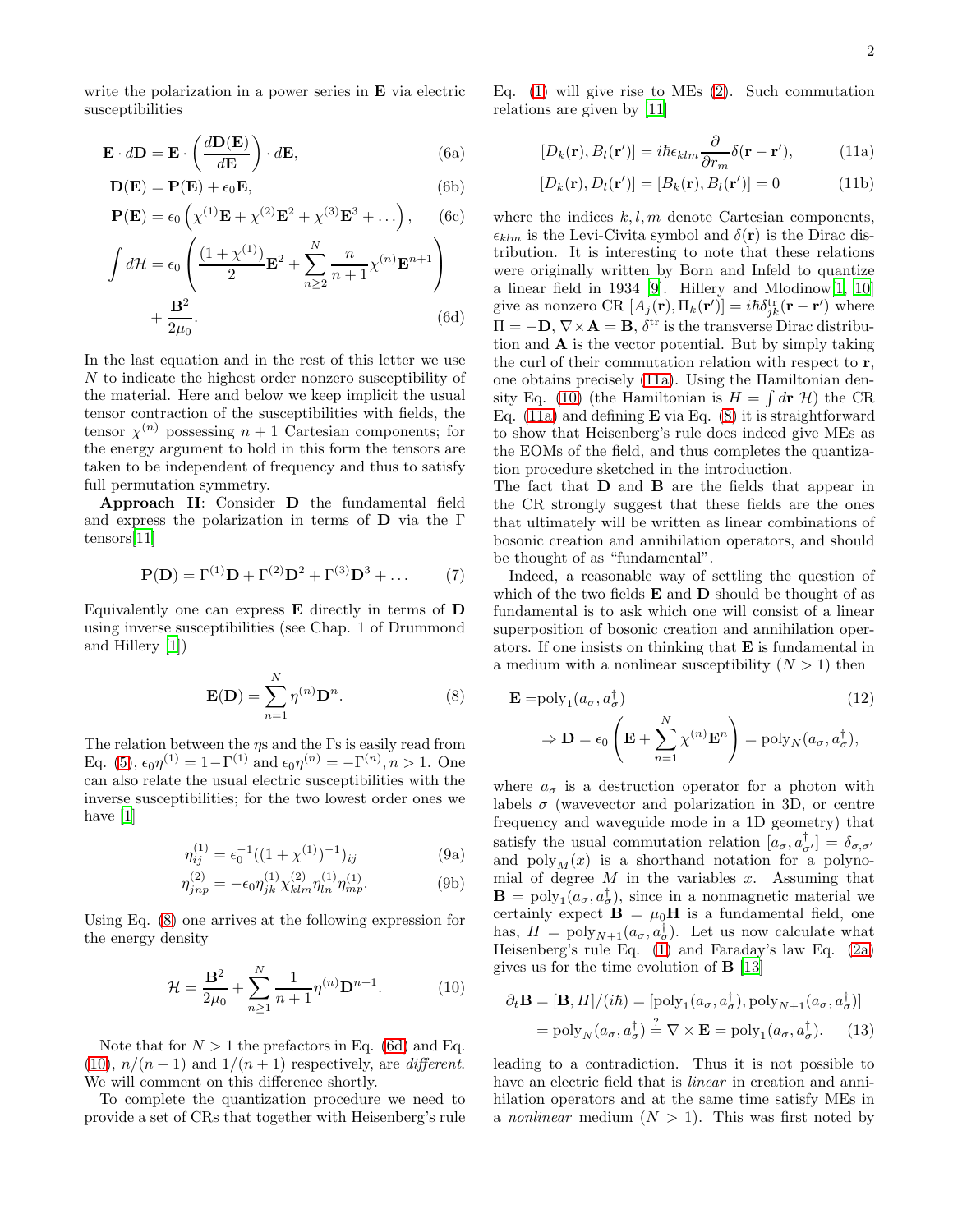Hillery and Mlodinow when the expasion used for  ${\bf E}$  was one obtained in terms of plane waves in a medium with no polarization. For this particular choice one would also conclude that the fields propagate at the speed of light in vacuum, which is clearly nonsense since one is trying to quantize in a dielectric [\[1](#page-3-0)]. The derivation presented here is more general since it makes no assumptions other than the fact the photon bosonic operators satisfy their usual algebra and that a series expansion of the nonlinear polarization is appropriate.

It is straightforward to show that simply by choosing D as the fundamental field

$$
\mathbf{D} = \text{poly}_1(a_{\sigma}, a_{\sigma}^{\dagger}) \Rightarrow \mathbf{E} = \sum_{n=1}^{N} \eta^{(n)} \mathbf{D}^n = \text{poly}_N(a_{\sigma}, a_{\sigma}^{\dagger})
$$
\n(14)

one can avoid violating the MEs.

Thus far we showed that if one insists on thinking of E as the "fundamental" field then one arrives at a contradiction with MEs. Let us now study in more detail what other consequences this has in the study of phase matched nonlinear optics in three-wave mixing processes. To this end, consider three modes of light, confined in the xy plane by a waveguiding structure with an index profile independent of  $z$ , and propagating in the  $z$  direction; at each wave vector  $k$  and in the absence of nonlinear interactions each mode J oscillates at frequency  $\omega_{Jk}$ . The spatial distribution of the fields of these modes are obtained by solving the master equation [\[14\]](#page-4-4)

$$
\nabla \times \left( \epsilon_0 \eta^{(1)}(\mathbf{r}) \nabla \times \mathbf{B}_{Jk}(\mathbf{r}) \right) = \frac{\omega_{Jk}^2}{c^2} \mathbf{B}_{Jk}(\mathbf{r}). \tag{15}
$$

For propagating modes in the  $z$  direction one can write  $\mathbf{B}_{Jk}(\mathbf{r}) = (2\pi)^{-1/2} \mathbf{b}_{Jk}(x, y) \exp(ikz)$ . The associated electric displacement field follows from Ampere's law [\(2b\)](#page-0-2) for harmonic fields,  $\mathbf{D}_{Jk}(\mathbf{r}) = (-i\mu_0\omega_{Jk})^{-1}\nabla \times \mathbf{B}_{Jk}(\mathbf{r}),$ and is of the form  $(2\pi)^{-1/2} \mathbf{d}_{Jk}(x, y) \exp(ikz)$ . The profiles  $\mathbf{d}_{Jk}(x, y)$  are conveniently normalized to satisfy

$$
\int dx dy \frac{\mathbf{d}_{Jk}^*(x, y) \cdot \mathbf{d}_{Jk}(x, y)}{\epsilon_0 n^2(x, y; \omega_{Jk})} \frac{v_p(x, y; \omega_{Jk})}{v_g(x, y; \omega_{Jk})} = 1, \quad (16)
$$

where  $n, v_a$ , and  $v_p$  are respectively the index of refraction, the group velocity of mode  $J$  at wave vector  $k$ , and its phase velocity. We have written [\(16\)](#page-2-0) in a form that is valid even if the constituent media are dispersive [\[15](#page-4-5), [16\]](#page-4-6), and with its adoption the field expansions

$$
\mathbf{B}(\mathbf{r}) = \sum_{J} \int dk \sqrt{\frac{\hbar \omega_{Jk}}{2}} a_{Jk} \mathbf{B}_{Jk}(\mathbf{r}) + \text{H.c.}, \qquad (17a)
$$

$$
\mathbf{D}(\mathbf{r}) = \sum_{J} \int dk \sqrt{\frac{\hbar \omega_{Jk}}{2}} a_{Jk} \mathbf{D}_{Jk}(\mathbf{r}) + \text{H.c.}, \quad (17b)
$$

identify that half the energy of (a freely propagating) photon is carried by the D field and half by the B field. In the last equation the only nonzero commutation relation

for the bosonic operator is  $[a_{Jk}, a^{\dagger}_{J'k'}] = \delta_{JJ'}\delta(k - k').$ Because the master equation [\(15\)](#page-2-1) is satisfied the use of the expansions [\(17\)](#page-2-2) will diagonalize the linear Hamiltonian

$$
H_L = \int d\mathbf{r} \left( \frac{\mathbf{B}^2}{2\mu_0} + \frac{\eta^{(1)}\mathbf{D}^2}{2} \right) = \sum_J \int dk \ \hbar \omega_{Jk} \ a_{Jk}^\dagger a_{Jk},\tag{18}
$$

where after the second equality we have dropped the zero point energy. Now let us assume that three of these modes  $J = A, B, C$  are phase and energy matched; that is, there are "centre" wavevectors in the dispersion relation of each mode that satisfy

<span id="page-2-5"></span><span id="page-2-4"></span>
$$
\bar{k}_A + \bar{k}_B = \bar{k}_C \text{ and } \omega_{A\bar{k}_A} + \omega_{B\bar{k}_B} = \omega_{C\bar{k}_C}.
$$
 (19)

The nonlinear part of the Hamiltonian from Eq. [\(10\)](#page-1-2) is now

$$
H_{NL} = \frac{1}{3} \int d\mathbf{r} \ \eta^{(2)} \mathbf{D}^3
$$
\n
$$
= \frac{3!}{3} \int dk_A dk_B dk_C \sqrt{\frac{\hbar \omega_{Ak_A}}{2} \frac{\hbar \omega_{Bk_B}}{2} \frac{\hbar \omega_{Bk_C}}{2}}
$$
\n
$$
a_{Ak_A}^{\dagger} a_{Bk_B}^{\dagger} a_{Ck_C}
$$
\n
$$
\times \int d\mathbf{r} \ \eta_{ijk}^{(2)}(\mathbf{r}) \left(\mathbf{D}_{Ak_A}^i(\mathbf{r})\right)^* \left(\mathbf{D}_{Bk_B}^j(\mathbf{r})\right)^* \mathbf{D}_{Ck_C}^k(\mathbf{r}) + \text{H.c.}
$$
\n(20)

<span id="page-2-1"></span>where in the last equation we have used the full permutation symmetry of the  $\eta^{(2)}$  tensor and hence get a combinatorial factor of 3!. If one wishes to write the last equation in terms of the usual nonlinear susceptibilities one should make the substitution  $\eta^{(2)}$  =  $-\epsilon_0 \chi^{(2)} \eta_A{}^{(1)} \eta_B{}^{(1)} \eta_C{}^{(1)}.$ 

Let us now attempt to write the nonlinear part of the Hamiltonian by *incorrectly* assuming that  $E$  is linear in the  $a_{Jk}$  and that it satisfies the linear constitutive relation linking it with D

<span id="page-2-3"></span>
$$
\tilde{\mathbf{E}} = \sum_{J} \int dk \sqrt{\frac{\hbar \omega_{Jk}}{2}} a_{Jk} \mathbf{E}_{Jk}(\mathbf{r}) + \text{H.c.} = \eta^{(1)} \mathbf{D}, \quad (21)
$$

<span id="page-2-0"></span>where we used  $E$  to indicate that we (wrongly) kept only the linear part of the constitutive relation Eq. [\(8\)](#page-1-0). Keeping this linear part will at least guarantee that the E field will move at the correct speed in the medium.

<span id="page-2-2"></span>We can now write the nonlinear Hamiltonian that would follow from this strategy by substituting  $E$  from Eq.  $(21)$  in Eq.  $(6d)$ , and using Eq.  $(9)$  we would find

$$
\tilde{H}_{NL} = \frac{2}{3} \epsilon_0 \int d\mathbf{r} \ \chi^{(2)} \tilde{\mathbf{E}}^3 = -\frac{2}{3} \int d\mathbf{r} \ \eta^{(2)} \mathbf{D}^3. \tag{22}
$$

This expression has the wrong sign and is off by a factor of two with respect to the correct expression Eq. [\(20\)](#page-2-4). This comes about from the difference between  $n/(n+1)$ in Eq. [\(6d\)](#page-1-1) and  $1/(n+1)$  in Eq.[\(10\)](#page-1-2). Let us try to elucidate why we get the wrong prefactor. To this end,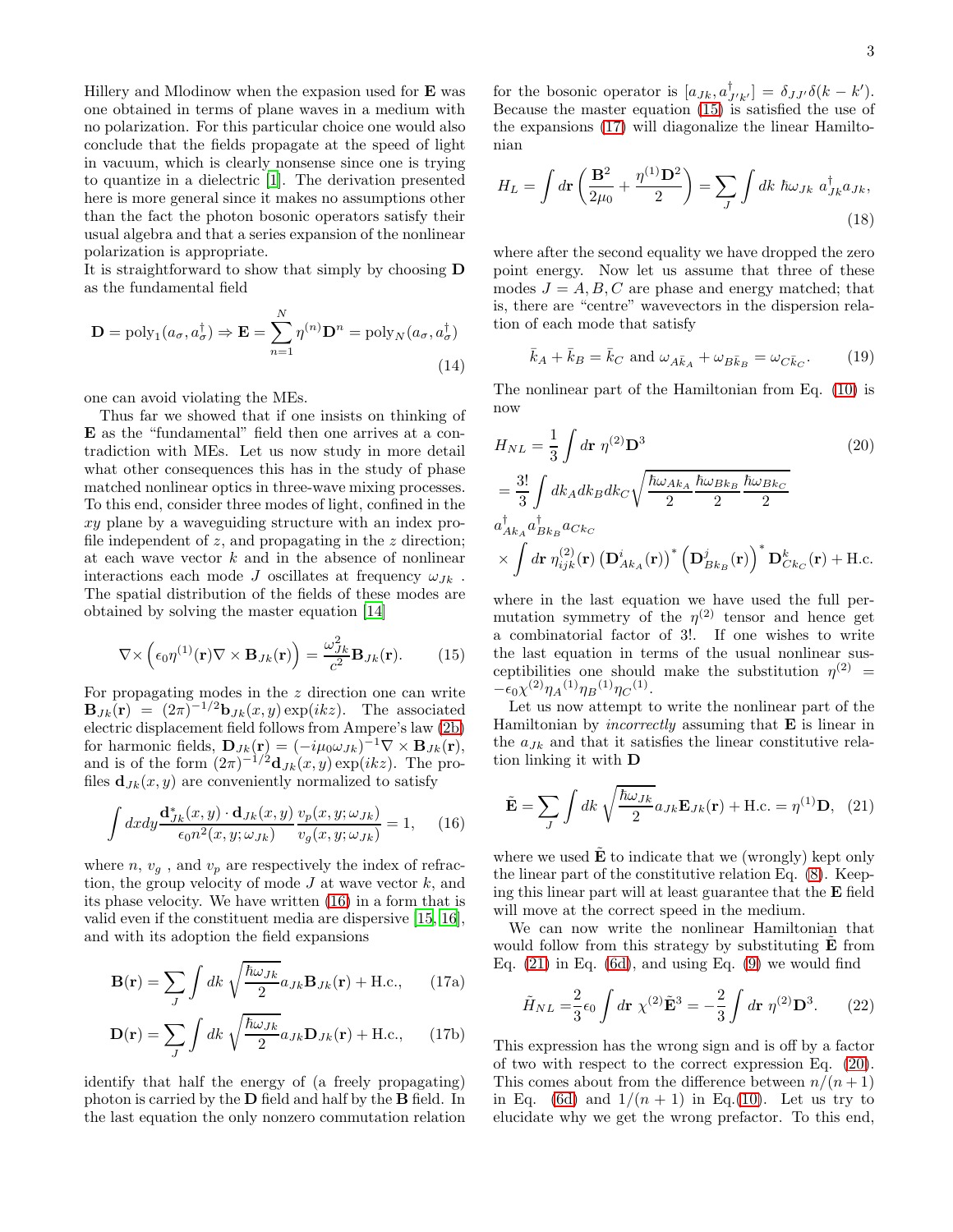remember once more that the correct relation between  $\mathbf E$  and  $\mathbf D$  is given by Eq. [\(8\)](#page-1-0) and not Eq. [\(21\)](#page-2-3). Since E is nonlinear in D then even the quadratic part of the Hamiltonian in terms of  $E$  in Eq. [\(6d\)](#page-1-1) will contain 3 photon interactions:

$$
\epsilon_0 \frac{(1+\chi^1)}{2} \mathbf{E}^2 = \epsilon_0 \frac{(1+\chi^{(1)})}{2} \left( \eta^{(1)} \mathbf{D} + \eta^{(2)} \mathbf{D}^2 \right)^2 \tag{23}
$$
\n
$$
\approx \frac{\eta^{(1)} \mathbf{D}^2}{2} + \eta^{(2)} \mathbf{D}^3.
$$

Note that the last term will, when added with  $(-2/3)\eta^{(2)}\mathbf{D}^3$ , give  $(1/3)\eta^{(2)}\mathbf{D}^3$ , which is the correct expression Eq. [\(20\)](#page-2-4). Moving to the interaction picture of Eq. [\(20\)](#page-2-4) with respect to the free Hamiltonian in Eq. [\(18\)](#page-2-5), we have

$$
H_{NL}^{I} = \theta \int dk_A dk_B dk_C a_{Ak_A}^{\dagger} a_{Bk_B}^{\dagger} a_{Ck_C} \Phi(\Delta k L/2) e^{i\Delta t} + \text{H.c.}
$$
\n
$$
(24)
$$

where we assumed that the nonlinearity has a top hat profile of length  $L$  in the  $z$  direction and introduced

$$
\Phi(\Delta k L/2) = \int_{-L/2}^{L/2} \frac{dz}{L} e^{i\Delta k z} = \text{sinc}(\Delta k L/2), \tag{25}
$$

$$
\Delta k = k_C - k_B - k_A, \tag{26}
$$

$$
\Delta = \omega_{Ak_A} + \omega_{Bk_B} - \omega_{Ck_C},\tag{27}
$$

$$
\theta = 2L\sqrt{\frac{\hbar\omega_{A\bar{k}_{A}}}{4\pi}}\frac{\hbar\omega_{B\bar{k}_{B}}}{4\pi}\frac{\hbar\omega_{C\bar{k}_{C}}}{4\pi}\times
$$
\n(28)

$$
\int dx dy \eta_{ijk}^{(2)} (\mathbf{d}_{Ak_A}^i(x,y))^* (\mathbf{d}_{Bk_B}^j(x,y))^* \mathbf{d}_{Ck_C}^k(x,y).
$$

Eq. [\(24\)](#page-3-5), a factor of two smaller and of opposite sign from what would achieved by the incorrect strategy of using Eq. [\(21\)](#page-2-3), is the correct interaction Hamiltonian for spontaneous parametric down conversion and frequency conversion using three-wave mixing. If the corresponding four-wave mixing calculation is made, the correct interaction Hamiltonian is a factor of three small than what would be achieved by the incorrect strategy of using Eq. [\(21\)](#page-2-3). Note that recent experiments [\[17\]](#page-4-7) have been able to indicate the interplay between three and four wave mixing processes and thus it becomes important to get right the different weights of the nonlinearities.

It is important to mention that it is inconvenient to think of E as the fundamental field not only in nonlinear optics, but in linear optics as well. For instance, Eqs. [\(2\)](#page-0-6) tell us that once the initial condition of D and B being divergenceless is imposed, then the dynamics will guarantee that D and B remain divergenceless. In practice, the divergenceless of D and B can be guaranteed by expanding them in terms of modes that are divergenceless. Such a claim and such a strategy do not apply to E. As well, the natural variables for the Hamiltonian density (see Eq. [\(3\)](#page-0-3)) are **B** and **D**, whereas  $\mathbf{H} = \frac{\partial \mathcal{H}}{\partial \mathbf{B}}$  and  $\mathbf{E} = \frac{\partial \mathcal{H}}{\partial \mathbf{D}}$  are derived fields. As pointed out by Born and Infeld [\[9](#page-3-4)] this fact makes B and D the natural set of fields for quantization given the fact that in nonrelativistic quantum mechanics Hamiltonians play a central role. This should be contrasted with a Lagrangian perspective where the (differential) Lagrangian density  $d\mathcal{L} = -\mathbf{D} \cdot d\mathbf{E} + \mathbf{H} \cdot d\mathbf{B}$ has as natural variables  $\bf{E}$  and  $\bf{B}$  [\[9\]](#page-3-4).

<span id="page-3-5"></span>Finally, we should comment that even starting from a microscopic description of the interactions between charges and fields it is the D field that couples directly to the dipole moments of stable, neutral, non-overlapping units –molecules, atoms, quantum dots or the like. This is readily seen after applying the Power-Zienau-Woolley gauge transformation to the minimal coupling Hamiltonian [\[3,](#page-3-6) [4,](#page-3-7) [6,](#page-3-8) [18](#page-4-8), [19](#page-4-9)].

In this letter we have shown very generally that it is not possible to satisfy Maxwell's equations in a nonmagnetic, nonlinear medium and at the same time write the electric field as a linear combination of creations and annihilation operators. If one insists on writing the electric field in this way one will violate Faraday's law, and as well derive incorrect expressions for the three- and fourwave mixing photon-photon interaction amplitudes that are important for parametric down-conversions, second harmonic generation, and four-wave mixing.

Funding: The authors acknowledge support of the National Science and Engineering Research Council of Canada.

Acknowledgment: NQ thanks G. Harder and J.M. Donohue for valuable discussions.

- <span id="page-3-0"></span>[1] P. D. Drummond and M. Hillery, *The quantum theory of nonlinear optics* (Cambridge University Press, 2014).
- <span id="page-3-1"></span>[2] C. Cohen-Tannoudji and J. Dupont, *Atom–Photon Interactions; Basic Processes and Applications* (Wiley, New York, 1998).
- <span id="page-3-6"></span>[3] E. A. Power and S. Zienau, Proc. R. Soc. London, Ser. A 251, 427 (1959).
- <span id="page-3-7"></span>[4] R. G. Woolley, Proc. R. Soc. London, Ser. A 321, 557

(1971).

- [5] P. D. Drummond and M. Hillery, Phys. Rev. A 59, 691 (1999).
- <span id="page-3-8"></span>[6] M. Hillery and L. D. Mlodinow, Phys. Rev. A 31, 797 (1985).
- <span id="page-3-2"></span>[7] M. Hillery and L. Mlodinow, Phys. Rev. A 55, 678 (1997).
- <span id="page-3-3"></span>[8] R. W. Boyd, *Nonlinear Optics* (Academic Press, 2008).
- <span id="page-3-4"></span>[9] M. Born and L. Infeld, Proc. R. Soc. London, Ser. A 147,